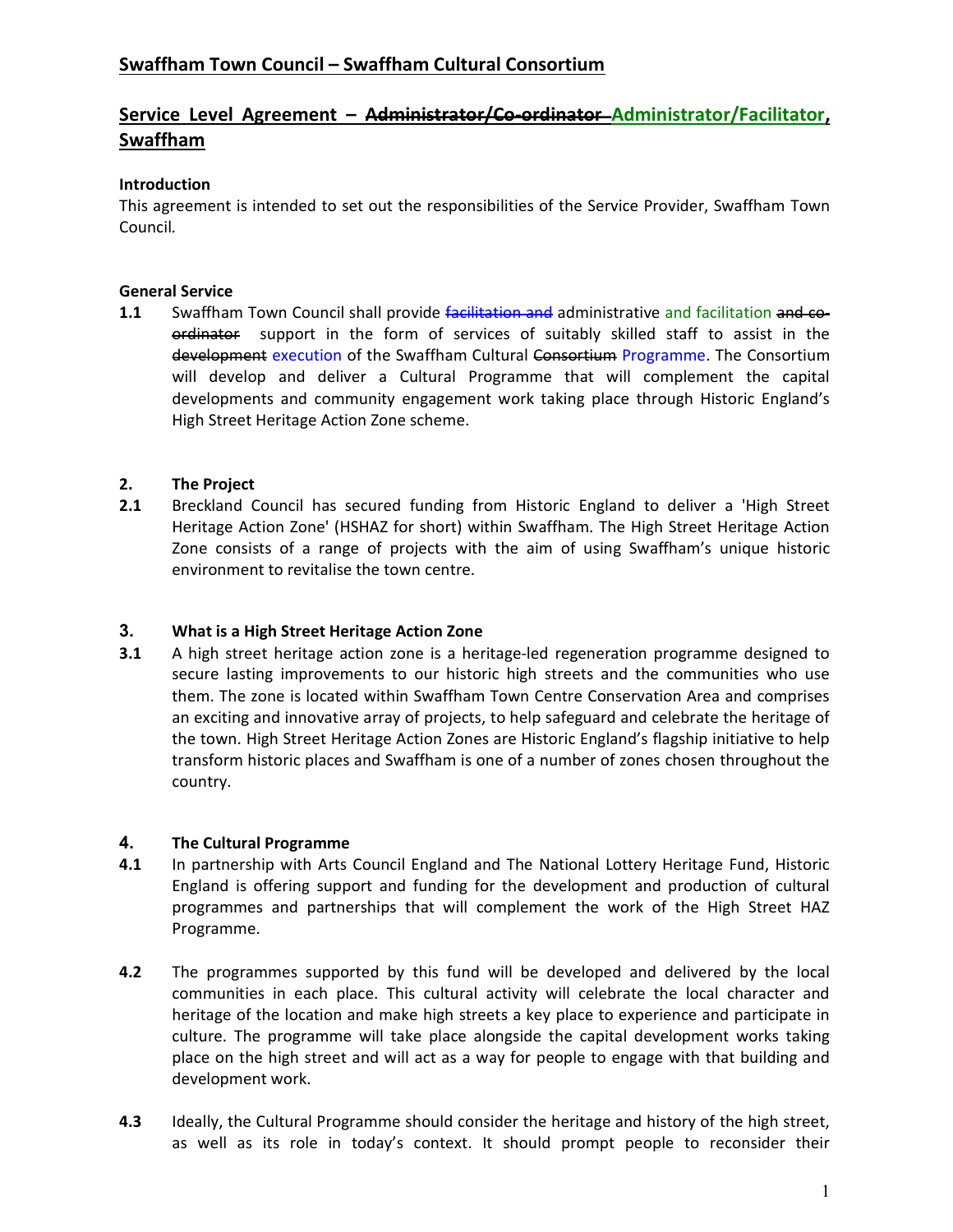preconceptions about what the high street is, and who it is for, exploring and celebrating the stories of the people and events that have taken place there over time.

# 5. Services Provided

5.1 The Facilitator Administrator/Coordinator will be required to develop, support, facilitate and coordinate the Consortia to identify and prioritise cultural programming activity for the next two full calendar years and three months to 31<sup>st</sup> March 2024. The role will include strengthening the diversity and breadth of the membership. Other key aspects of the role include:

Administrative Facilitation and administrative support and facilitation shall be provided consistent with the commitments made to HE in the original Grant Application of  $13<sup>th</sup>$ August, supplementary e-mail of  $7<sup>th</sup>$  October 2021, relevant terms of the contract between STC and HE, and as directed by the Chair and Project Manager of SCC in support of decisions made by the Consortium, including but not limited to:

- Administering the search and selection of suitable specialists and process for suppliers for our activities and managing the bid process in collaboration with Town Council.
- Getting quotes and keeping an eye on the budget
- **•** Preparing and placing Contracts and Purchase Orders
- **Ensuring that artists follow the brief**
- Maintaining Financial records, and generally acting as Bookeeper for SCC
- Maintaining records of SCC meetings, including minute taking as requested.
- Organising workshops and liaising between participants, artists and SCC as required.
- Community involvement activities as directed by SCC
- **.** Lead organiser for the Festivals
- Liaising with companies who might be interested in participating in Festivals
- Support with event organisation and administration, included but not limited to road closures, liaison with partners including Police, First Aid providers etc.
- Support with evaluation of events and activities,
- Submit reports at the intervals and in the format specified by HE
- Receiving, administering and accounting for financial contributions including grants from other orghanisations in support of the programme.
- Nurturing and developing ideas for the cultural programme
- **•** Representing the lead partner for the consortium (Swaffham Town Council) develop and support them in this role.
- Understanding the needs and strategic priorities of the consortium organisations, the local community and target audiences.
- Working with the consortium to explore how they can effectively engage with members of the community to develop and enable the public to feed into the design of the cultural programme and story of the high street.
- Assist with programme proposals for years three and four.
- Assist and facilitate consortium members to complete the funding application for years three and four of the cultural programme.
- Generally to assist consortium members as appropriate proportionate to the SLA.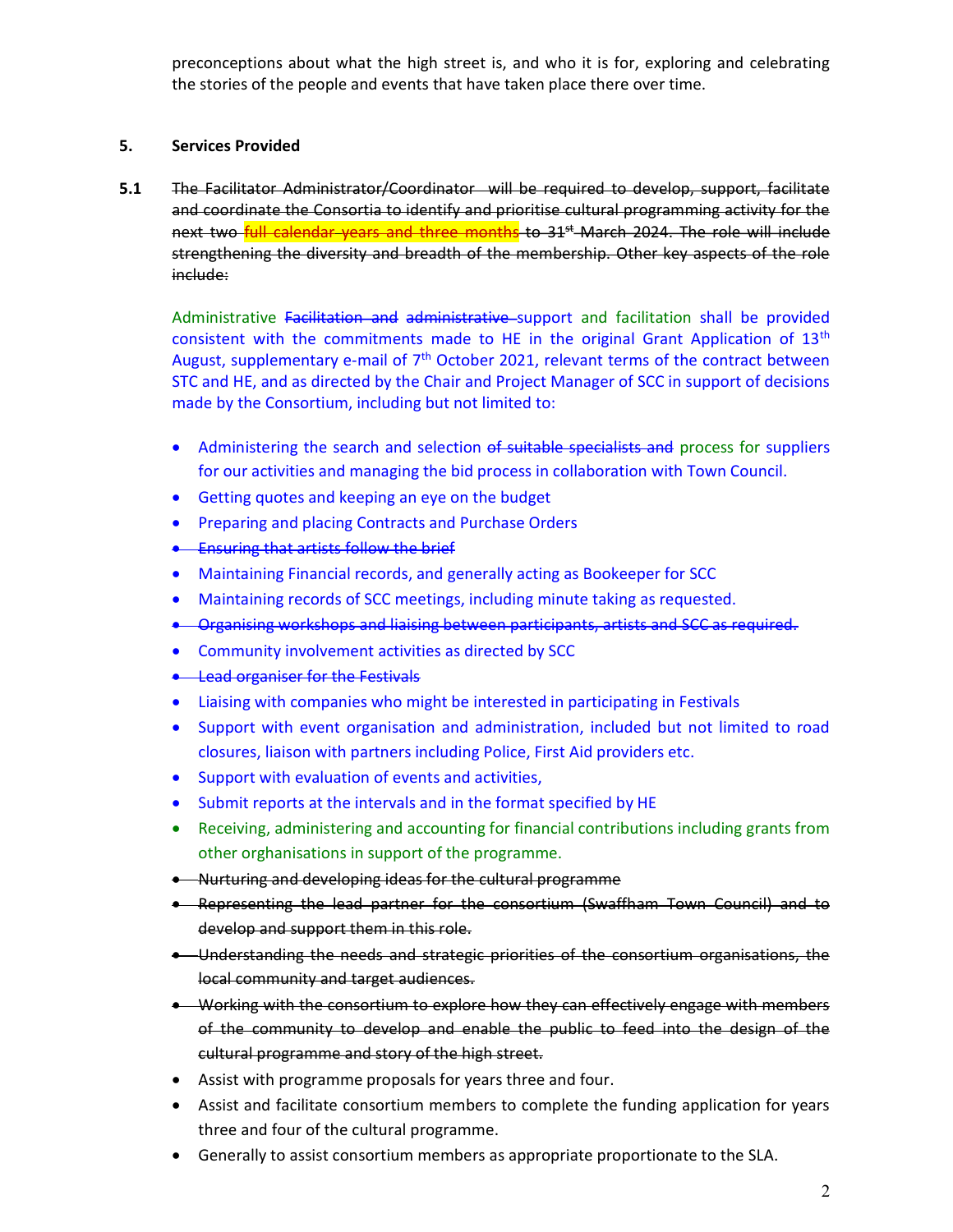# 5.2 Authority levels

The Service Provider shall act on instructions from the Cultural Consortium consistent with the authority levels in the table below

| Officer                                        | Out of pocket<br>expense | <b>Purchase Orders</b>  | <b>Invoice Payment</b>  |
|------------------------------------------------|--------------------------|-------------------------|-------------------------|
| Project Manager or Chair                       | £100                     | £1,000                  | £1,000                  |
| Project Manager and Chair                      | £500                     | £5,000                  | £5,000                  |
| <b>Minuted Cultural Consortium</b><br>Decision | £1,000                   | To unallocated<br>funds | To unallocated<br>funds |

#### 6. Expected Outputs and Outcomes

- 6.1 The following outputs will be met:
	- To assist the Cultural Consortium with the development of a Swaffham Cultural Programme Funding Application form for the Cultural Programme that focuses on years three and four of the programme.

### 6.2 The following outcomes will be met.

- Consortium members will have a better understanding of the HAZ Project.
- The consortium will be in a stronger position to take forward the cultural programme.
- Planned programme proposals will have been developed for years three and year four of the programme.

#### 6. Record keeping

- Keeping accurate financial records demonstrating that the Funding has been spent validly and in accordance with the Project.
- Supply all financial records in connection with the Funding to HE upon request.
- Retain all financial records in connection with the Funding for 6 years.

#### 7. Project Timescale

7.1 The Service Level Agreement will commence in April January 2022. The timescale of the SLA will be for a period of up to 2- one years and three months working 25 hours per month. If a bid for funding for subsequent periods is successful, then this agreement can be extended in accordance with Clause 11.

#### 8. Financial Arrangements

8.1 Payments will be received made by BACS on submission of an Invoice on a phased basis quarterly in arrears on <sup>1st</sup> March 2022, September 2022, 1<sup>st</sup> March 2023, <del>1<sup>st</sup> September</del> 2023, and 1<sup>st</sup> March 2024.